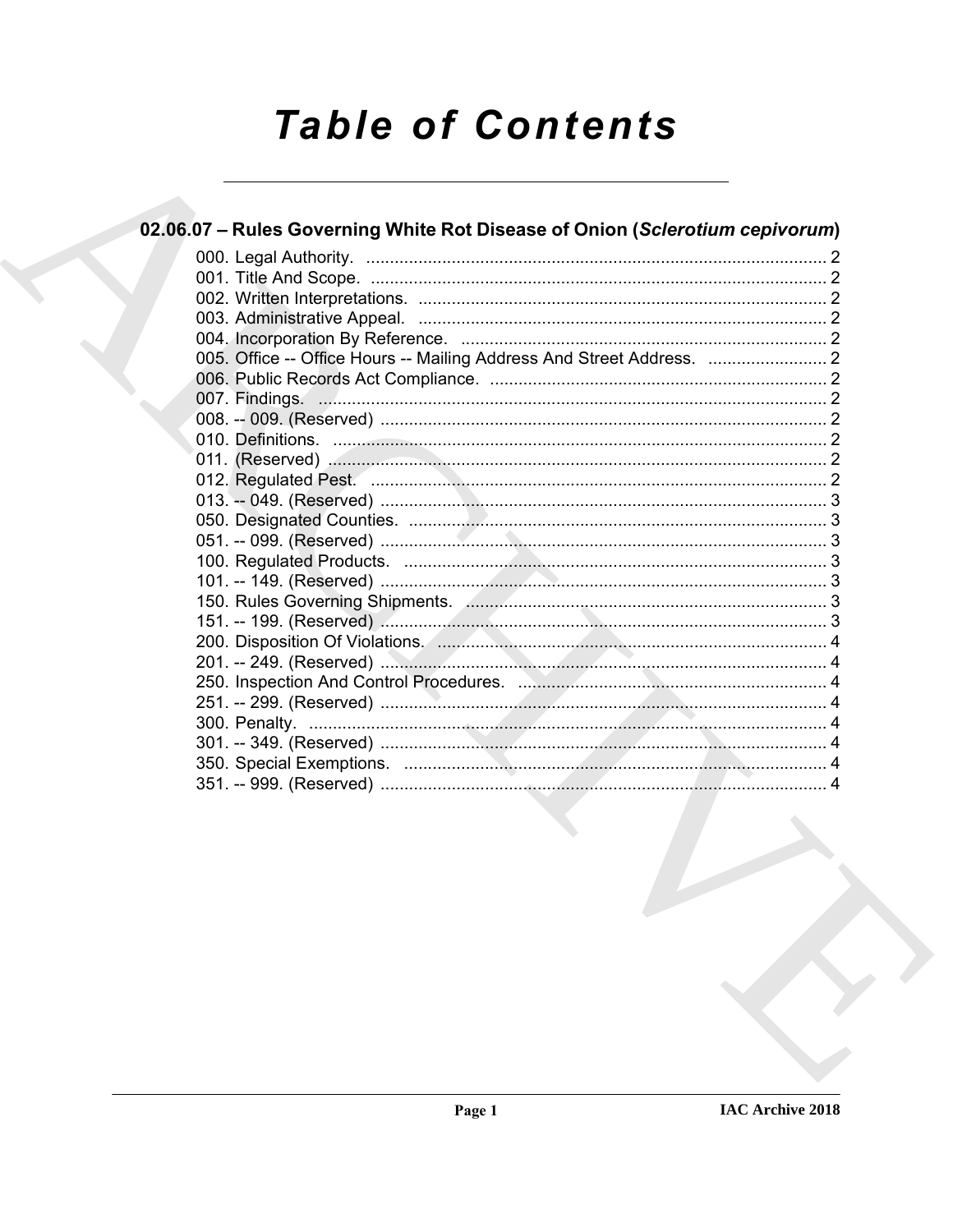#### **IDAPA 02 TITLE 06 CHAPTER 07**

### <span id="page-1-0"></span>**02.06.07 – RULES GOVERNING WHITE ROT DISEASE OF ONION (***SCLEROTIUM CEPIVORUM)*

#### <span id="page-1-1"></span>**000. LEGAL AUTHORITY.**

This chapter is adopted under the legal authority of Title 22, Chapter 20, Idaho Code. (5-3-03)

#### <span id="page-1-2"></span>**001. TITLE AND SCOPE.**

**01. Title**. The title of this chapter is IDAPA 02.06.07, "Rules Governing White Rot Disease of Onion (*Sclerotium cepivorum*)." (5-3-03)

**CHAPTER OF**<br> **CHAPTER OF**<br> **CHARCHIVE CONTINUES COVERNING WHITE ROT DISEASE OF ONION (SCLEROTIOM CEPYOROM)**<br> **CHARCHIVE CONTINUES CONTINUES**<br> **CHARCHIVE CONTINUES CONTINUES**<br> **CHARCHIVE CONTINUES CONTINUES CONTINUES CONT 02. Scope**. This chapter has the following scope: these rules will govern procedures for planting, movement and sale of Allium species in designated counties in Idaho. These rules will also govern the movement of machinery, tools or equipment into designated counties in Idaho as defined in Section 050. The official citation of this chapter is IDAPA 02.06.07.000 et seq. For example, the citation for this Section is IDAPA 02.06.07.001. (5-3-03)

#### <span id="page-1-3"></span>**002. WRITTEN INTERPRETATIONS.**

There are no written interpretations of these rules. (5-3-03)

#### <span id="page-1-4"></span>**003. ADMINISTRATIVE APPEAL.**

|  | There is no provision for administrative appeal before the Idaho State Department of Agriculture under this chapter. |            |
|--|----------------------------------------------------------------------------------------------------------------------|------------|
|  |                                                                                                                      | $(5-3-03)$ |

#### <span id="page-1-5"></span>**004. INCORPORATION BY REFERENCE.**

There are no documents incorporated by reference in this chapter. (5-3-03)

#### <span id="page-1-6"></span>**005. OFFICE -- OFFICE HOURS -- MAILING ADDRESS AND STREET ADDRESS.**

**01. Office Hours**. Office hours are 8 a.m. to 5 p.m. Mountain Time, Monday through Friday, except holidays designated by the State of Idaho. (5-3-03) (5-3-03)

**02. Mailing Address**. The mailing address for the central office is Idaho State Department of Agriculture, P.O. Box 790, Boise, Idaho 83701. (5-3-03)

**03. Street Address**. The central office is located at 2270 Old Penitentiary Road, Boise, Idaho 83712.

 $(5-3-03)$ 

#### <span id="page-1-7"></span>**006. PUBLIC RECORDS ACT COMPLIANCE.**

These rules are public records available for inspection and copying at the Department and the State Law Library.  $(5-3-03)$ 

#### <span id="page-1-8"></span>**007. FINDINGS.**

Once established this disease will seriously affect onion production and is virtually impossible to eradicate and known to be able to exist in the soil for up to thirty (30) years. The adoption of these rules will help prevent the introduction of the fungal disease known as onion white rot into the commercial onion growing areas of the state.

 $(5-3-03)$ 

#### <span id="page-1-9"></span>**008. -- 009. (RESERVED)**

#### <span id="page-1-13"></span><span id="page-1-10"></span>**010. DEFINITIONS.**

The Department adopts the definitions set forth in Section 22-2005, Idaho Code. (5-3-03)

#### <span id="page-1-11"></span>**011. (RESERVED)**

#### <span id="page-1-14"></span><span id="page-1-12"></span>**012. REGULATED PEST.**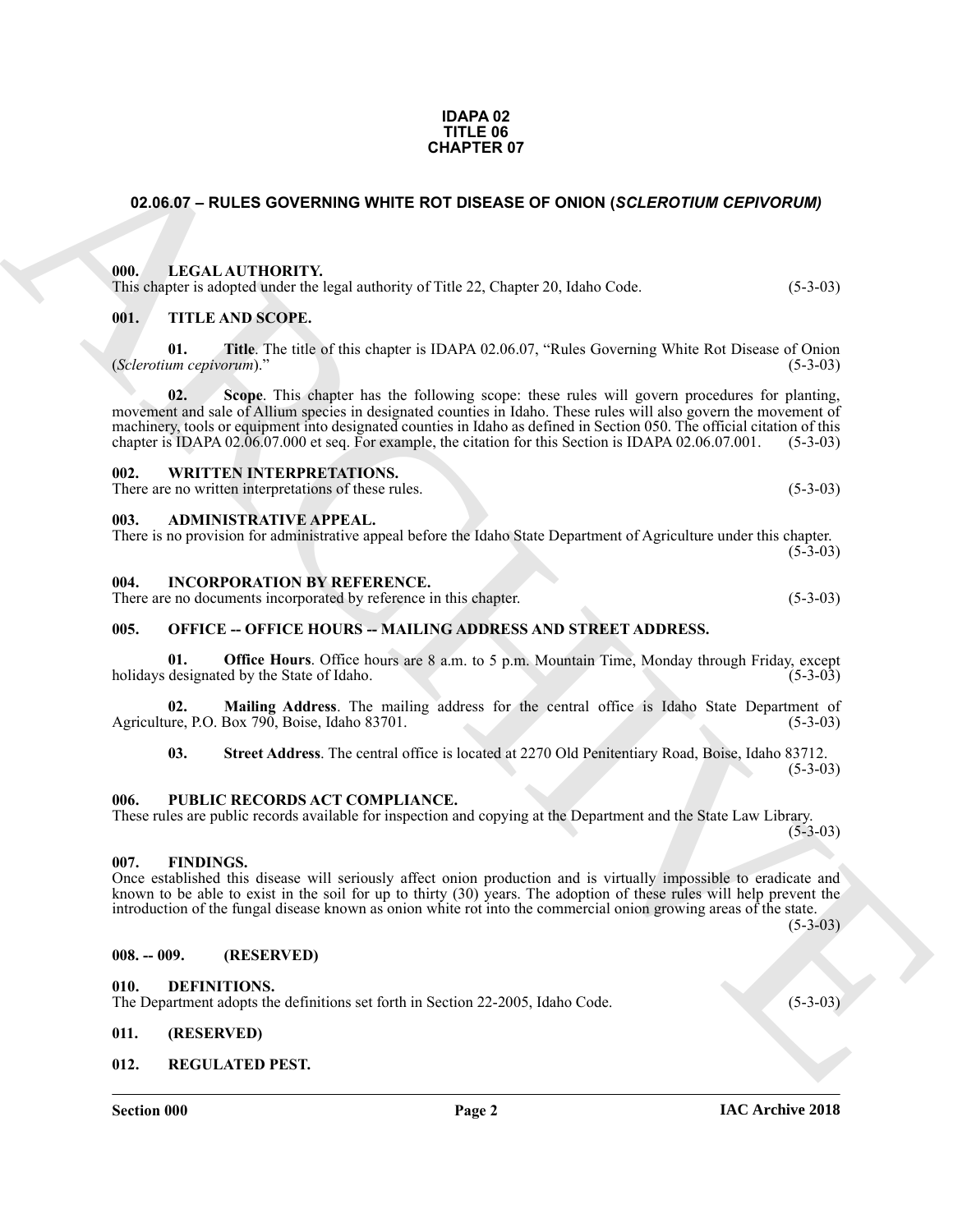Onion white rot (*Sclerotium cepivorum*). (5-3-03)

# <span id="page-2-0"></span>**013. -- 049. (RESERVED)**

# <span id="page-2-7"></span><span id="page-2-1"></span>**050. DESIGNATED COUNTIES.**

Ada, Bingham, Blaine, Boise, Bonneville, Canyon, Cassia, Elmore, Gem, Gooding, Jefferson, Jerome, Lincoln, Madison, Minidoka, Owyhee, Pavette, Power, Twin Falls, and Washington Counties, state of Idaho. (7-1-93) Madison, Minidoka, Owyhee, Payette, Power, Twin Falls, and Washington Counties, state of Idaho.

#### <span id="page-2-2"></span>**051. -- 099. (RESERVED)**

#### <span id="page-2-8"></span><span id="page-2-3"></span>**100. REGULATED PRODUCTS.**

Bulbs, sets, or seedlings of onion, garlic, leek, chive, shallot or other Allium species, including all ornamental Allium species, for planting purposes, and all machinery, tools, and equipment used in the production of Allium species.  $(7-1-93)$ 

<span id="page-2-4"></span>**101. -- 149. (RESERVED)**

# <span id="page-2-5"></span>**150. RULES GOVERNING SHIPMENTS.**

<span id="page-2-15"></span>**01. Shipment for Planting Purposes**. No person shall import into the designated counties bulbs, sets or seedlings of onion, garlic, leek, chives, shallots or other Allium species, including ornamentals, for planting purposes except as provided in Subsections 150.02 through 150.04. purposes except as provided in Subsections 150.02 through 150.04.

<span id="page-2-12"></span>**02. Designated Counties**. Allium production within the designated counties shall be limited to production from seed, or from vegetative propagative material produced from seed within the designated counties. Bulbs, sets or seedlings of Allium species produced within the designated counties then exported from the designated counties for processing or other purposes cannot be returned to the designated counties for planting purposes.

 $(7-1-93)$ 

<span id="page-2-16"></span>**03. Vegetative Propagative Material**. Vegetative propagative material, produced under aseptic conditions, may be brought into the designated counties if an exemption is granted by the Director, or his designated agent, Idaho Department of Agriculture, hereinafter referred to as "Director." (7-1-93)

<span id="page-2-9"></span>**04. Allium Exemption**. Bulbs, sets, or seedlings of Allium species, for planting purposes, produced in Malheur County, Oregon, and regulated by similar rules are exempt from the restrictions of Subsection 150.01.

(7-1-93)

<span id="page-2-14"></span><span id="page-2-11"></span>**05. Machinery, Tools and Equipment**. Except as provided in Subsections 150.06 and 150.07, no person shall, in any manner, import or move into the designated counties any machinery, tools, or equipment, which have been previously used, in any manner on fields outside the designated counties, where the host plants named in Section 100 have ever been cultivated. (7-1-93)

**Equation of Agriculture 114**<br>
Units and the Mathematic Control of the Control of the Control of the Control of the Control of the Control of the Control of the Control of the Control of the Control of the Control of the **06. Cleaning Machinery, Tools and Equipment**. Machinery, tools, or equipment may be imported or moved into the designated counties if they are first steam cleaned and disinfested to the satisfaction of and with the prior approval of the Director. The cleaning shall include the complete removal of all soil by the use of steam under pressure. Disinfestation shall be accomplished as specified by the Director. For the purpose of these rules, machinery, tools and equipment shall include but are not limited to farm trucks, harvesters, and tillage equipment. (7-1-93)

<span id="page-2-13"></span>**07. Exemptions**. Machinery, tools or equipment utilized in Malheur County, Oregon, are exempt from bition in Subsections 150.05 and 150.06. the prohibition in Subsections 150.05 and 150.06.

<span id="page-2-10"></span>**08. Authority of Director**. The Director may stop the movement into or within any designated county of any machinery, tools, or equipment which have not been cleaned and disinfested as provided for in Subsection 150.06 until such machinery, tools and equipment are so cleaned and disinfested. (7-1-93)

<span id="page-2-6"></span>**151. -- 199. (RESERVED)**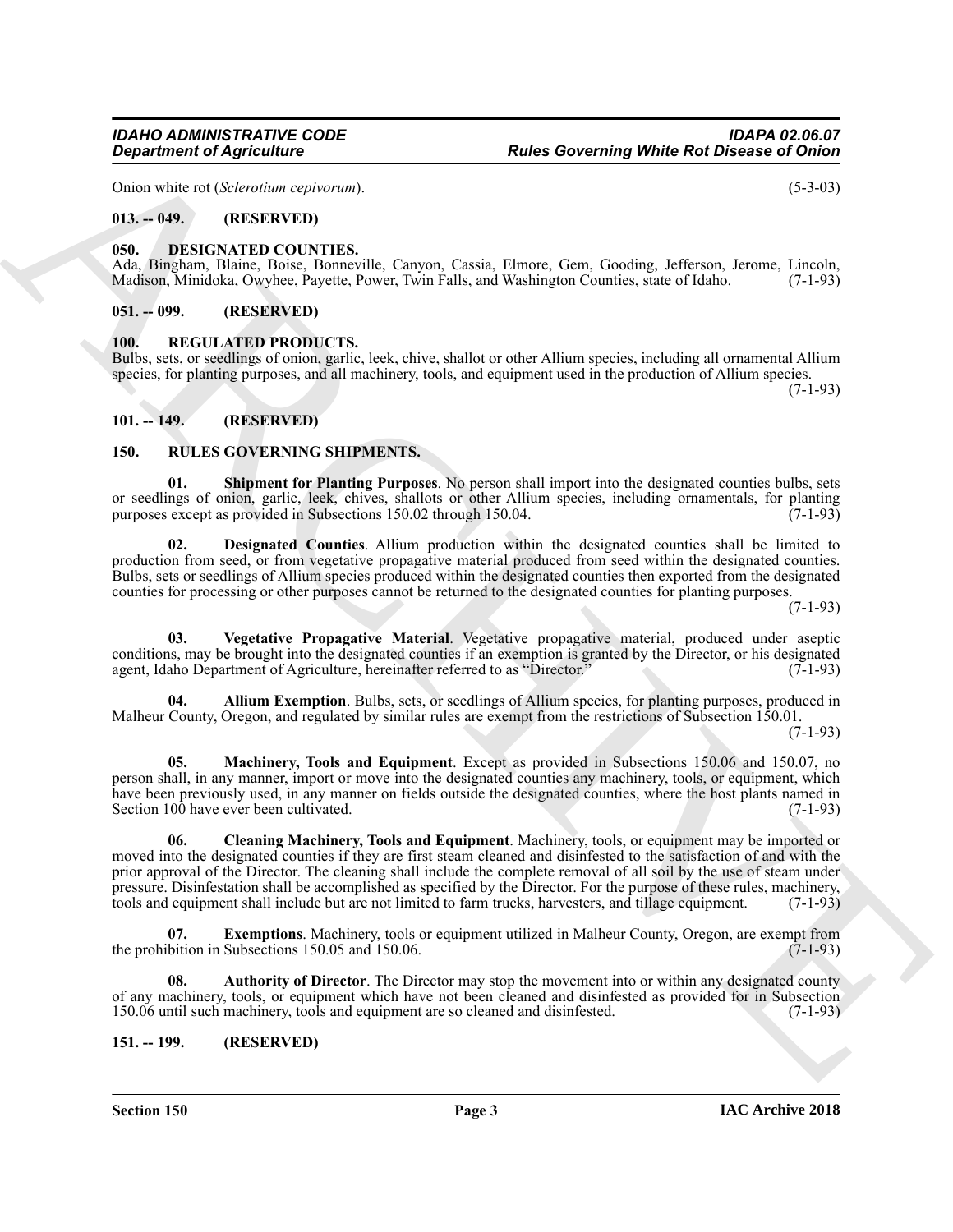### <span id="page-3-8"></span><span id="page-3-0"></span>**200. DISPOSITION OF VIOLATIONS.**

Any plant material, plant products or machinery, tools or equipment, imported into any designated county in violation of these rules shall immediately be sent out of the county and all counties specified in Section 050 or destroyed at the option and expense of the owner or owners, his or their agents and under the direction of the Director. (7-1-93)

### <span id="page-3-1"></span>**201. -- 249. (RESERVED)**

## <span id="page-3-11"></span><span id="page-3-9"></span><span id="page-3-2"></span>**250. INSPECTION AND CONTROL PROCEDURES.**

**Example the distribution** Control of the state of the state of the state of the state of the state of the state of the state of the state of the state of the state of the state of the state of the state of the state of t **Inspection**. The Director may inspect any regulated product or regulated product planting areas within the designated counties during any time of the year to determine if the disease organism is present therein. If the Director finds that any of the regulated products enumerated in Section 100, whether or not being transported, or any fields are infested with the disease organism, he shall, by written control order, delivered or mailed to the grower and/or land owner, direct the control of the infestation, and may, prior to issuance of the order, seize any infected regulated products which are separated from the land on which grown. (7-1-93)

<span id="page-3-12"></span>**02. Movement**. Movement of such regulated products within the designated counties or removal of such from the designated counties may be carried out only with the Director's prior approval and under his supervision. (7-1-93)

**03. Controls**. Control methods used shall be only those approved by the Director and may include but mited to the following directives: (7-1-93) are not limited to the following directives:

<span id="page-3-10"></span>**a.** Any infected regulated products shall be destroyed. (7-1-93)

**b.** A directive that a specific part or all of any infested area shall be taken out of Allium species production.  $(7-1-93)$ 

**c.** Any infested area shall be fenced, properly diked to prevent runoff or irrigation or rainwater, and planted to an approved crop which will prevent soil erosion and will not require annual tillage. (7-1-93)

**d.** The pasturing of animals on any infested area shall be prohibited. (7-1-93)

**e.** Equipment, tools and machinery used on an infested area shall be cleaned and disinfested prior to from said area. (7-1-93) removal from said area.

### <span id="page-3-3"></span>**251. -- 299. (RESERVED)**

#### <span id="page-3-4"></span>**300. PENALTY.**

Any person violating the provisions of these rules shall be subject to the penalty provisions of Title 22, Chapter 20, Idaho Code. (5-3-03)

#### <span id="page-3-5"></span>**301. -- 349. (RESERVED)**

#### <span id="page-3-13"></span><span id="page-3-6"></span>**350. SPECIAL EXEMPTIONS.**

The Director may, with the consent of the owner, allow use of an infested growing area as an experimental plot in cooperation with the University of Idaho for onion white rot research. (7-1-93)

### <span id="page-3-7"></span>**351. -- 999. (RESERVED)**